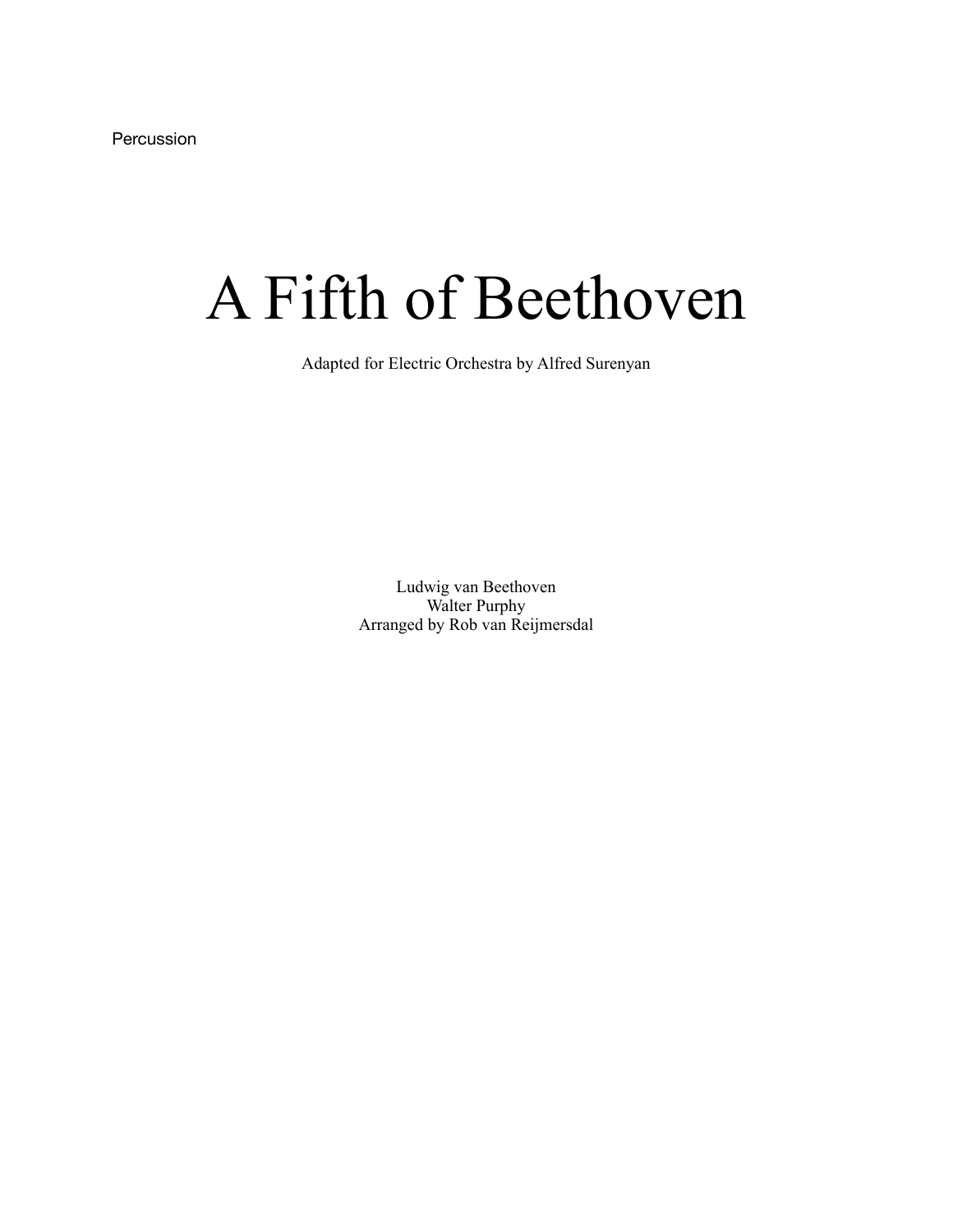Percussion

## A Fifth of Beethoven

Adapted for Electric Orchestra by Alfred Surenyan

Ludwig van Beethoven Walter Murphy Arranged by Rob van Reijmersdal